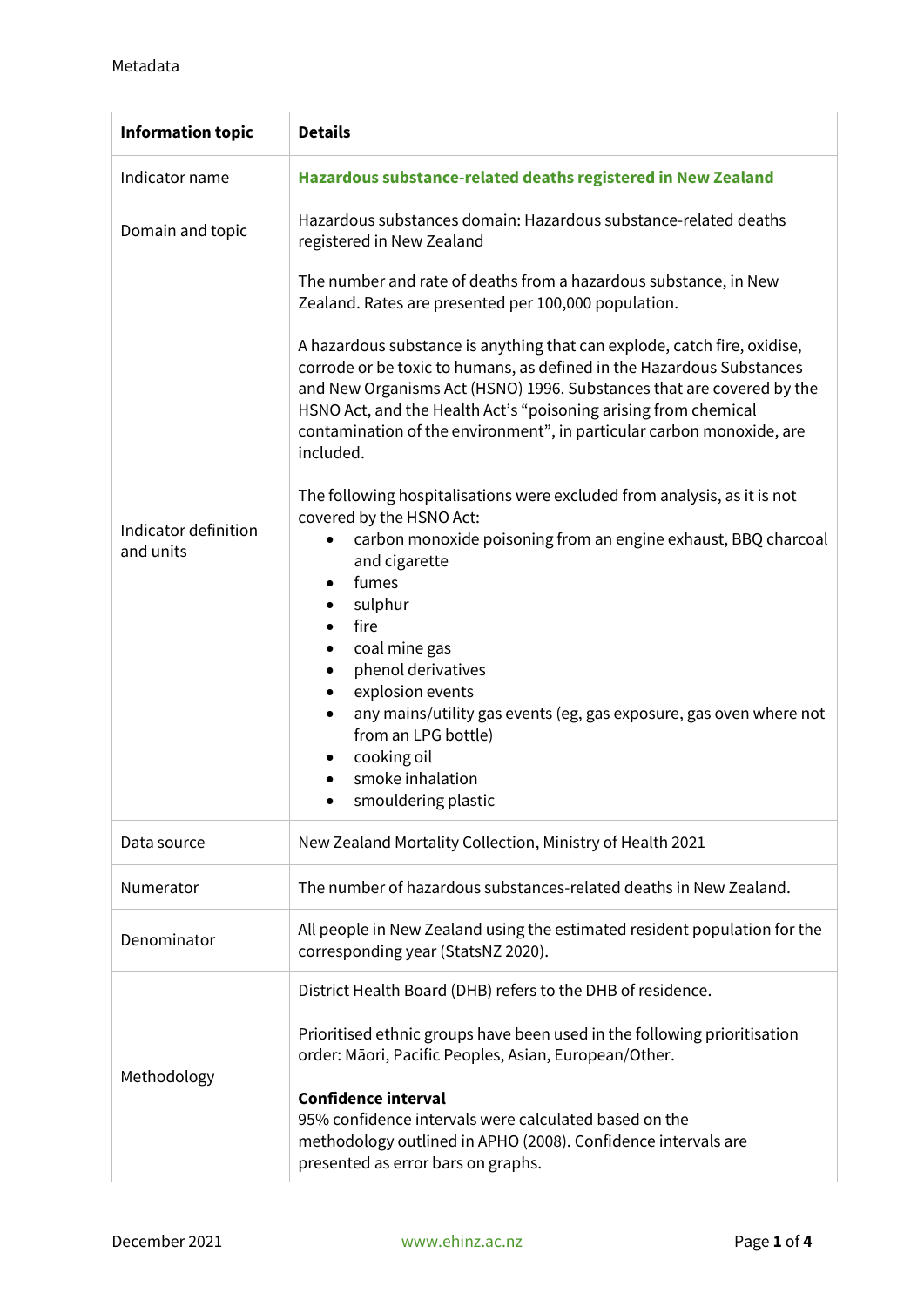|                               | <b>Interpreting graphs (including DHB graphs)</b><br>Crude rates are suppressed for counts less than 5 or populations less than<br>30, due to unreliability of the estimate with small numbers.                                                                                                                                                                                                                                                                    |  |  |
|-------------------------------|--------------------------------------------------------------------------------------------------------------------------------------------------------------------------------------------------------------------------------------------------------------------------------------------------------------------------------------------------------------------------------------------------------------------------------------------------------------------|--|--|
|                               | Age-standardised rates are suppressed for overall counts less than 20, or if<br>any age-band of the calculation has a population less than 30, due to<br>unreliability of the estimate with small numbers. Age-standardised rates<br>have been calculated using the direct method, using the World Health<br>Organization world population age distribution (Ahmad et al 2000).                                                                                    |  |  |
|                               | When comparing groups of varying population sizes, differences that<br>involve small groups may not be statistically significantly different,<br>compared with similar differences for larger groups. This is due to a higher<br>variability associated with the rate of the small group. For a more detailed<br>explanation of this issue, see Appendix 2 - EHINZ Analytical Toolkit &<br>Glossary.                                                               |  |  |
|                               | For DHB graphs, tests for statistical significance with the national rate<br>have used adjustments for multiple comparisons. All comparisons made<br>are conservative (ie, the p value is slightly overstated) because the New<br>Zealand estimate contains the DHBs, so the New Zealand and every DHB<br>estimate are positively correlated. This means that in some instances, we<br>might be slightly less likely to find a significant difference that exists. |  |  |
|                               | Causes of death were assigned using the external-cause of injury codes. All<br>diagnoses are classified according to the World Health Organisation's<br>International Classification of Diseases (ICD-10AM). A list of external-cause<br>(E code) are included in this analysis and is provided in Appendix 1.                                                                                                                                                     |  |  |
|                               | All hazardous substance deaths of individuals who were not New Zealand<br>residents were excluded from this analysis as they would not be<br>accounted for in the denominator. Individuals who are not residents are<br>assigned the domicile code "9999" stating that they're place of residents is<br>outside of New Zealand                                                                                                                                     |  |  |
| Time period and time<br>scale | Annual data, from 2001 the most recent available data, 2018.                                                                                                                                                                                                                                                                                                                                                                                                       |  |  |
| Population coverage           | New Zealand resident population of all ages.                                                                                                                                                                                                                                                                                                                                                                                                                       |  |  |
| <b>Spatial Coverage</b>       | National.                                                                                                                                                                                                                                                                                                                                                                                                                                                          |  |  |
| Measures of frequency         | Results are presented by year, ethnic group, age group, sex, DHB, intent<br>and ICD-10 breakdown.                                                                                                                                                                                                                                                                                                                                                                  |  |  |
| Limitations of<br>indicator   | The number of hazardous substance deaths in New Zealand is small and<br>can cause marked fluctuations in rates between years. Rates derived from<br>small numbers should be interpreted with caution.                                                                                                                                                                                                                                                              |  |  |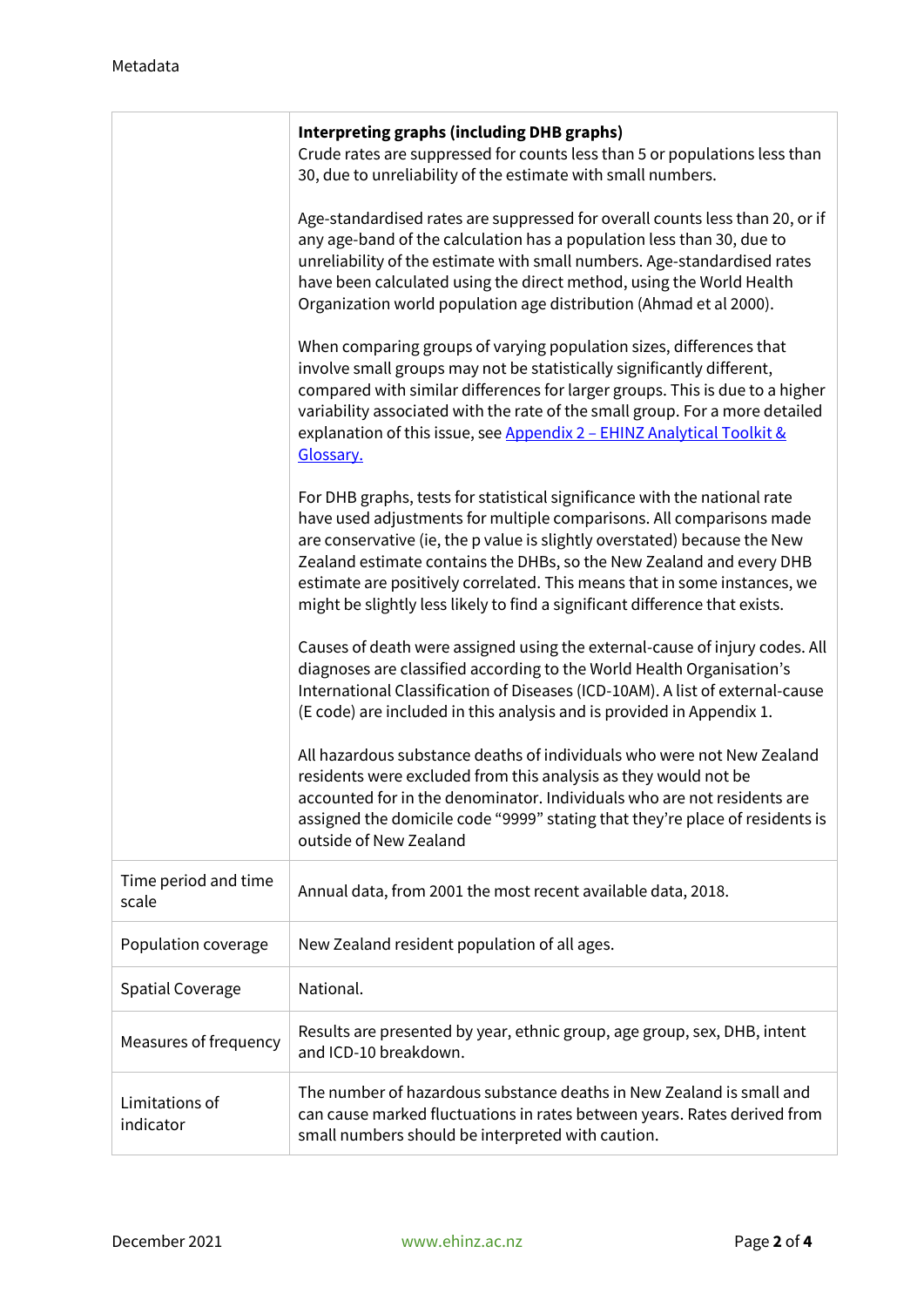| Related indicators | Occupational lead absorption notifications<br>Non-occupational/unknown source of lead absorption notifications<br>Hazardous substances notifications<br>Unintentional hazardous substances exposures in children (0-14 years)<br>Hazardous substances-related deaths reported to the coroner in New<br><b>Zealand</b> |
|--------------------|-----------------------------------------------------------------------------------------------------------------------------------------------------------------------------------------------------------------------------------------------------------------------------------------------------------------------|
| References         | Ahmad, O.B., et al. (2000). Age Standardization of Rates: A New WHO<br>Standard (Technical Report). GPE Discussion Paper Series: No. 31. Geneva:<br>World Health Organization.                                                                                                                                        |
|                    | APHO. 2008. Commonly used public health statistics and their confidence<br>intervals. Technical Briefing No.3. York: APHO.                                                                                                                                                                                            |
|                    | StatsNZ. 2020. Estimated resident population (2018-based): At 30 June<br>2918. URL: https://www.stats.govt.nz/information-releases/estimated-<br>resident-population-2018-base-at-30-june-2018#new (Accessed August<br>2021)                                                                                          |